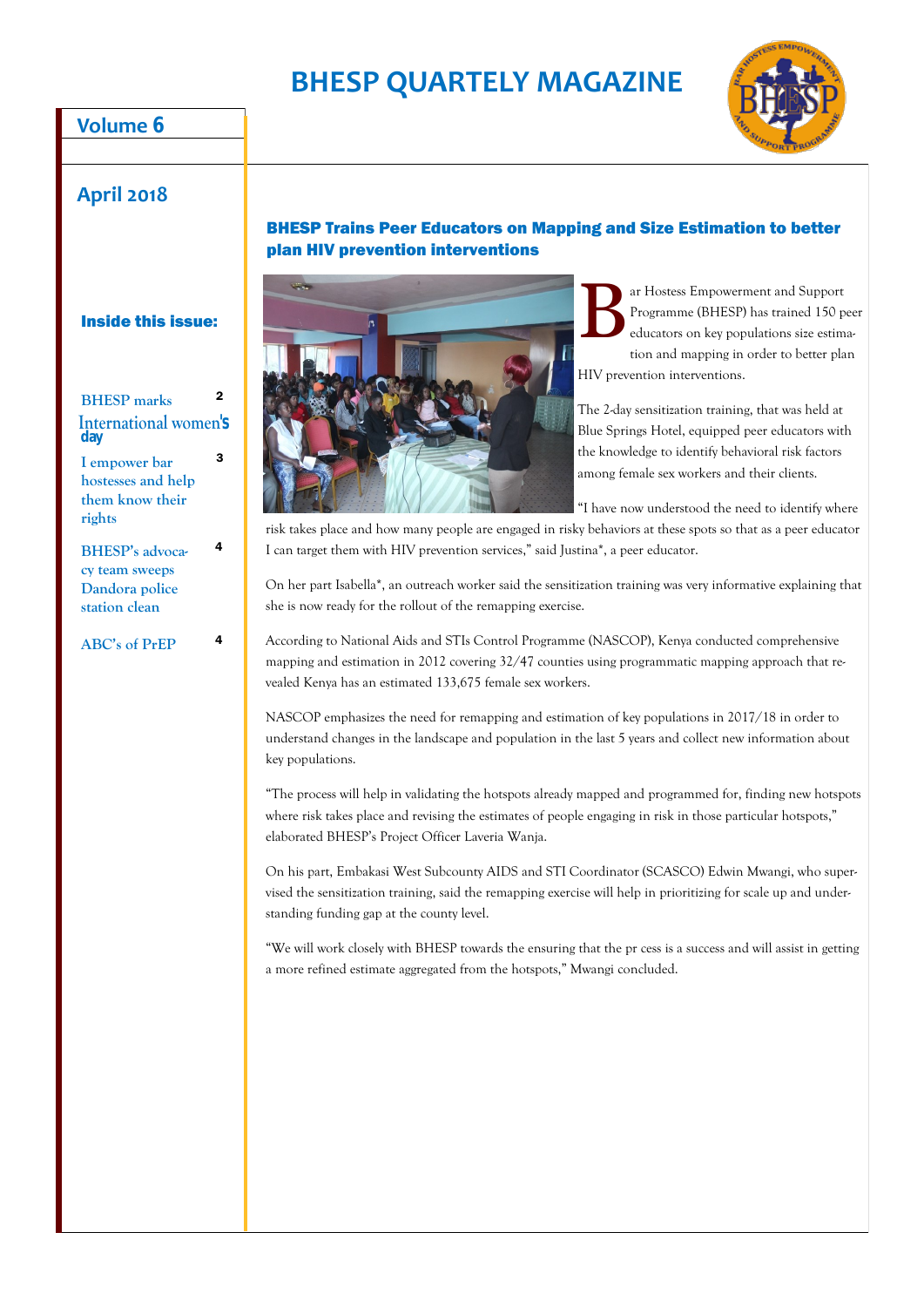## **BHESP QUARTELY MAGAZINE**

Page 2

#### BHESP marks International Women's Day calling for scale-up of PrEP use among women and girls



**H** undreds of women gathered at the Huruma Grounds to witness a women football tournament organized by Bar Hostess Empowerment and Support Programme (BHESP) to mark International Women's Day on Thursday.

The tournament dubbed "Scoring for PrEP" was aimed at creating awareness on how young women can boldly fight HIV through the use of Pre-Exposure Prophylaxis (PrEP).

The one-day tournament brought together 6 women team from Roysambu DIC, Jogoo Road DIC, Kariobangi DIC, Knight Nurse, Sex Worker Outreach Programme (SWOP) and Kenya Sex Workers Alliance (KESWA).

While officially opening the tournament, Mercy Kamau from jhpiego said the event will provide an opportunity to create demand for PrEP use among young girls and women adding that it's the effective way to prevent new HIV infections.

"As you play soccer today I wish you the best of luck and let's remember to pass the message about PrEP. Your risk of getting HIV from sex can be even lower if you combine PrEP with condoms and other prevention methods," Kamau said.

On his part, BHESP's Program Manager Sedaula Mwangi said the event provided an opportunity for women to take control of their health and was a celebration of women's social, political, and cultural achievements from the past and present.

"This event aims to create awareness on PrEP among high-risk women and girls. We will also use the platform to call for collective action and shared ownership for driving gender parity," Mwangi added.

Jogoo Road DIC clinched the trophy after beating Kariobangi DIC 4-0 in the finals while Roysambu DIC secured the third place beating SWOP 1-0.

"This is a good opportunity for partners to come together and work towards a common goal of eliminating HIV and AIDS. I commend BHESP for coming up with this noble idea," said Anthony from SWOP.

Lastly, BHESP's project officer Laveria Mwai said the event provided a good opportunity for women to showcase their talent while at the same time advocating for the use of PrEP.

"The event has been successful and I believe it will press for progress and forge positive visibility of women," Mwai concluded.

**This event aims to create awareness on PrEP among highrisk women and girls. We will also use the platform to call for collective action and shared ownership for driving gender parity."**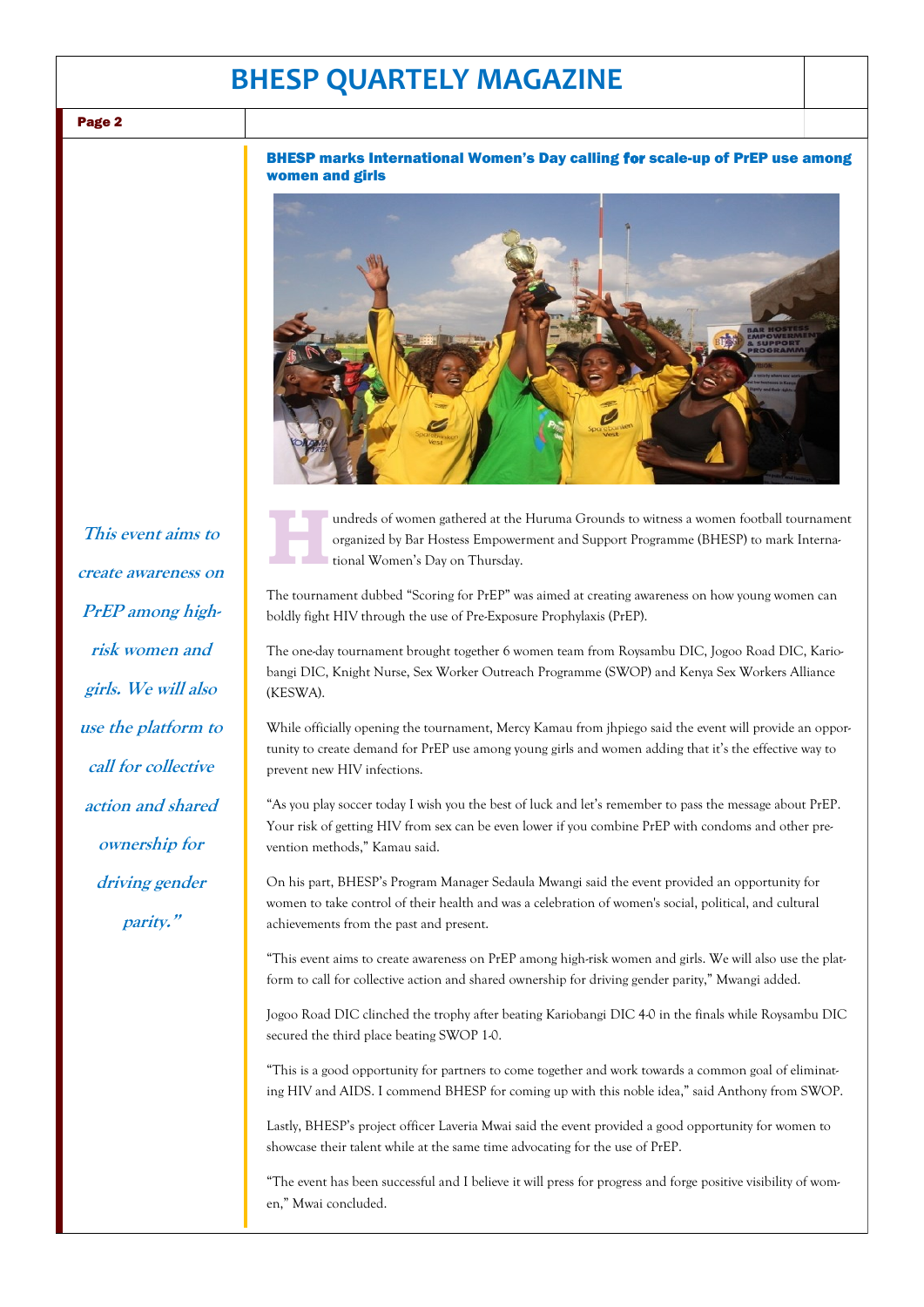## **BHESP QUARTELY MAGAZINE**

#### Page 3

#### I EMPOWER BAR HOSTESSES AND HELP THEM KNOW THEIR RIGHTS



Peninah mwangi is the executive director of the Bar Hostesses Empowerment and Support Programme

I studied sociology and literature at university. After graduation, as I was job searching, I managed a pub for a relative. It was here that I came face to face with the violence that women who work in bars endure.

I saw women being grabbed by customers, male customers refusing to pay bills or taking a lot of drinks and declaring that they would only pay if the woman agrees to go home with him. The day

that I resolved to do something, a policeman had come in to drink and when the waitress asked him to pay, he dragged her out, bundled her into the boot of a car and went and locked her up in a cell. I knew that had to do something.

I gathered the hostesses and we stormed the police station. We took the matter up with the station OCS and the officer was reprimanded. That was when I knew that together, we had the power. That was 19 years ago. Today I work with bar hostesses, sex workers and young women. They are most vulnerable to acts of violence and HIV infection. The numbers are disturbing. For instance, every three out of four people infected with HIV are young women. How can we ignore that?

On a normal day at work, you will find me either setting up HIV testing stations in bars and rallying woman to get tested, or distributing condoms. We can turn our backs and say that the sex trade is not thriving but it is, and young women are exposed every day. So I empower them to speak out against violence, to ask a man to use a condom.

I also lobby to change policies that are discriminatory against women. In cases for soliciting for sex, for instance, while women are thrown behind bars, the men walk. The laws are faulty. We need a situation where gender fairness is respected. Just yesterday, I was handling a case of a policeman who has been harassing sex workers and forcing them to have unprotected sex with him. I am happy when we are able to take cases to court.

I have met many people who do not understand that ours is a human rights organization fight for sexual and reproductive health rights for everyone. I have met people who think that I am promoting prostitution. But the truth is that sex work is there and we can't change everyone. The ultimate dream for me is to live in a society where all women are respected, including sex workers.

My work can be emotionally taxing so when am not working, I like to spend some time alone. Going to most social places usually feels like work to me, so I will stay home and bod with my son and my partner.

**"The day that I resolved to do something, a policeman had come in to drink and when the waitress asked him to pay, he dragged her out, bundled her into the boot of a car and went and locked her up in a cell. I knew that had to do something."**